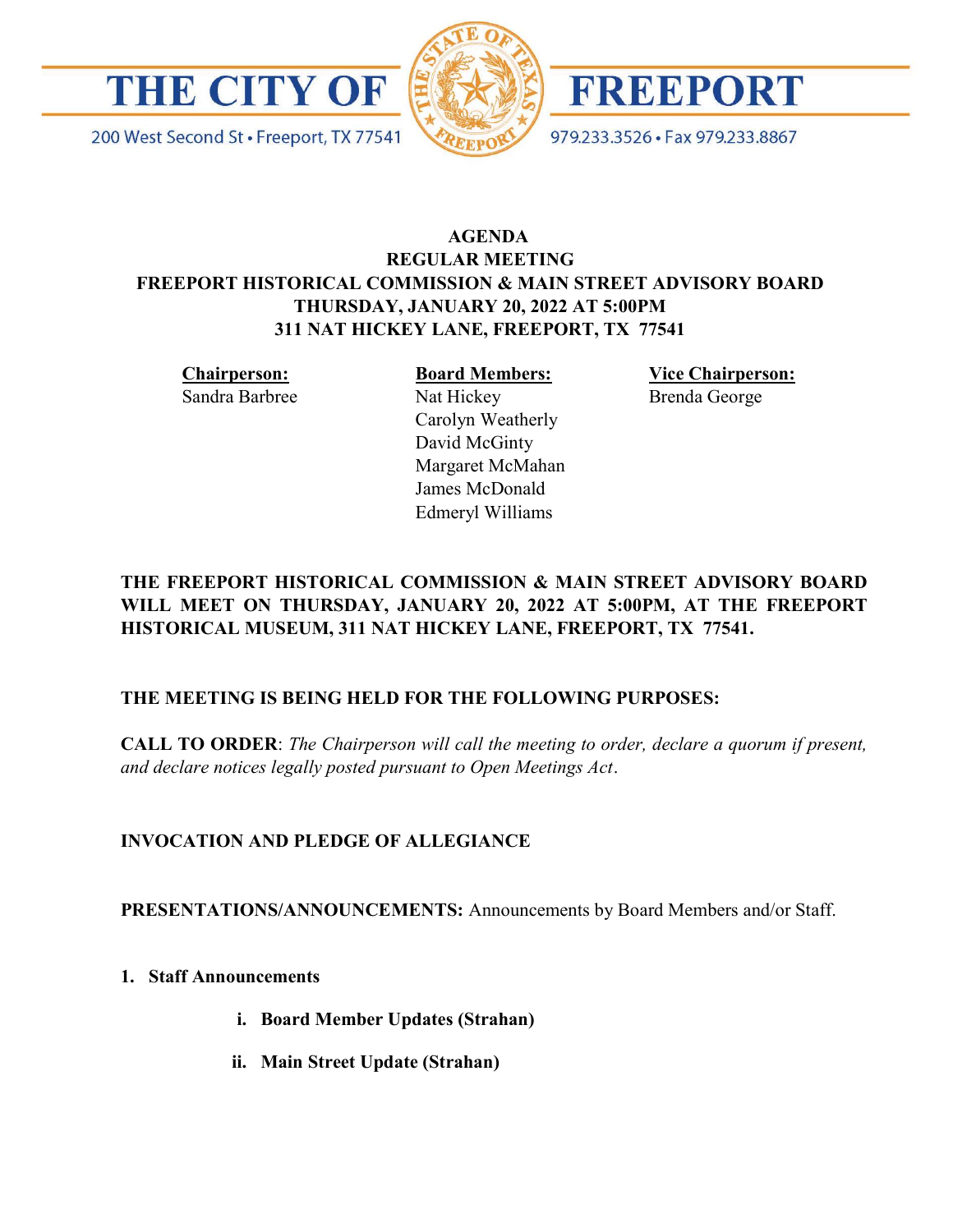- iii. Departmental Operations (Strahan)
	- a. Department Restructure
	- b. Upcoming Training Events
- iv. Renaming of Research Library (Dillon)
- 2. Board Member Announcements

#### BUSINESS – REGULAR SESSION:

3. Consideration and possible action to approve meeting minutes from November 18, 2021.

#### WORK SESSION:

- 4. Museum Exhibits & Events (Dillon)
	- i. Museum Operations
	- ii. Texas Navy Room Update
	- iii. Remember in Freeport, Texas When… Event
	- B. Seasonal Events (Strahan)
		- i. Mardi Gras Festival February 26, 2022
		- ii. Spring Market Dates
		- iii. Cinco de Mayo Celebration
- 5. Items for Future Discussion Next Scheduled Meeting

### ADJOURNMENT: